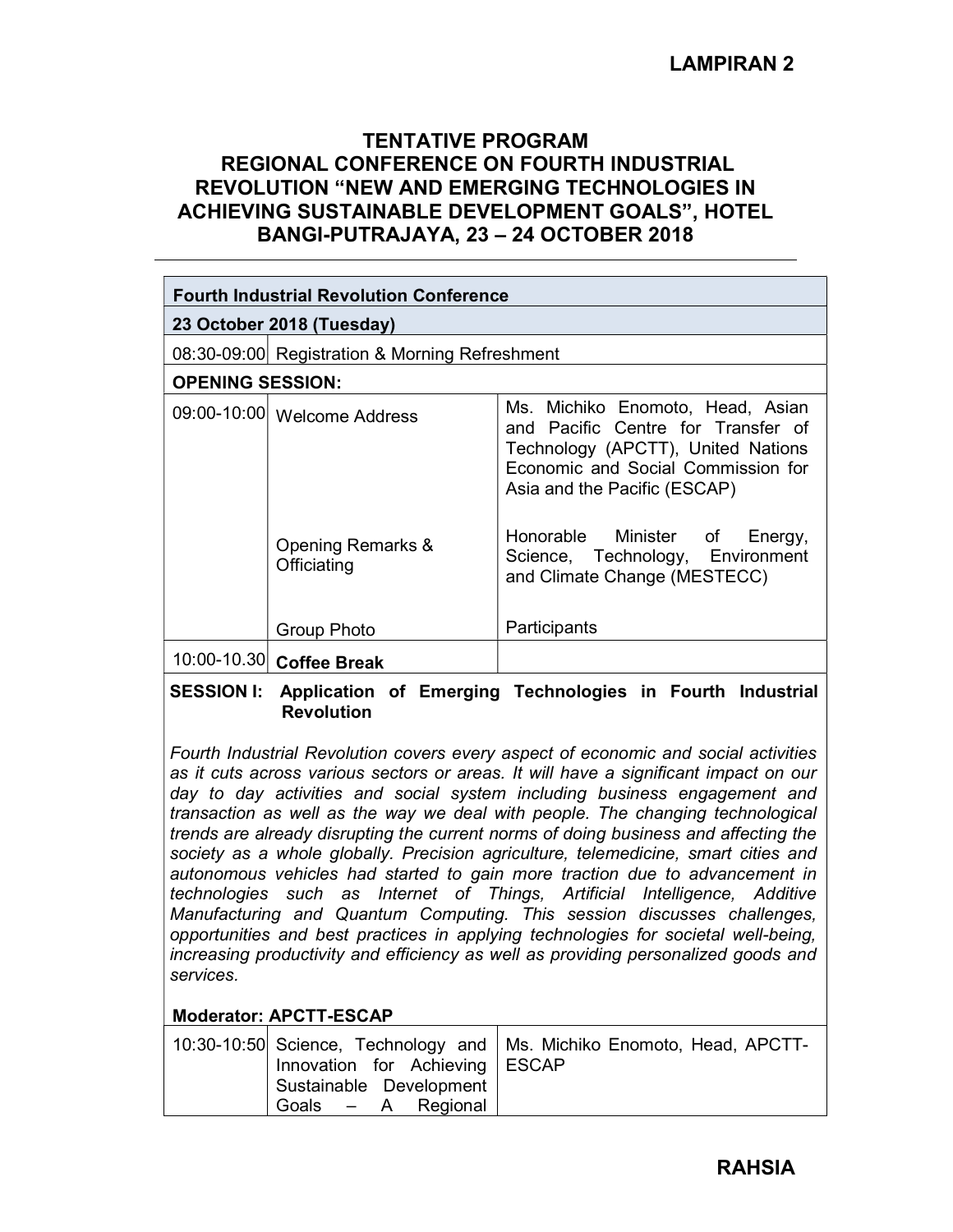# RAHSIA

|                         | Perspective                                                                                |                                                                                                                                                                       |
|-------------------------|--------------------------------------------------------------------------------------------|-----------------------------------------------------------------------------------------------------------------------------------------------------------------------|
| 10:50-11:10 Unlocking   | <b>Benefits</b><br>of<br>Technologies                                                      | MIMOS, Malaysia                                                                                                                                                       |
|                         | 11:10-11:30 The Role of Blockchain<br>Technology in<br>the<br><b>Future of Electricity</b> | Dr Wei-nee Chen, Acting CEO, SEDA,<br>Malaysia                                                                                                                        |
|                         | 11:30-11:50 Cyber Resilience in Fourth<br><b>Industrial Revolution</b>                     | Cybersecurity, Malaysia                                                                                                                                               |
|                         | 11:50-12:10 An IoT Eco-system for<br>Sustainable Development<br>Goals (SDG)                | Dato' Sri Ganes, MyloTA Deputy<br>Secretary and Director - Academia and<br><b>Talent Development</b>                                                                  |
| 12.10-12.30 Integration | οf<br>Environment and Social<br>Data for Achieving<br>SDG13 (Climate Action)               | Dr. Koji Zettsu, Director General, Big<br>Data Integration Research Center,<br>National Institute of Information and<br>Communications Technology,<br>Tokyo,<br>Japan |
| 12:30-13:00 Q & A       |                                                                                            |                                                                                                                                                                       |
| 13:00-14.00 Lunch       |                                                                                            |                                                                                                                                                                       |

## SESSION II: Enablers in Facilitating Technology Diffusion

Fourth Industrial Revolution is characterized by a range of new technologies that are fusing the physical, digital and biological worlds through cyber-physical system (CPS), thus impacting all disciplines, economies and industries. Mega trends such as rapid urbanization, demographic shifts and technological breakthroughs serve as game changers with far-reaching impacts on individuals, society, industries and nations. This session examines the enabling environment needed to facilitate technology diffusion for sustainable development.

## Moderator: MIMOS

| 14:00-14:20 Promoting Regional<br>Cooperation on ICT - Role<br>of NICT Asia Centre,<br>Japan | Mr. Naomichi Numata, Director, NICT<br>Asia Center, Bangkok, Thailand                                                               |
|----------------------------------------------------------------------------------------------|-------------------------------------------------------------------------------------------------------------------------------------|
| 14:20-14:40 Human Capital $\&$ The<br>Future of Jobs                                         | YBhg. Prof Dato' TS. Dr. Mohd Ismail<br>Abdul Aziz, Director General of<br>Polytechnic and Community College<br>Education, Malaysia |
| 14:40-15:00 Intelligent Manufacturing in<br>Digital Age<br>the<br>Perspectives from China    | Prof. Xue-Feng Yuan, Systems<br>- Rheology, Guangzhou University, China<br>8. Founding Director,<br>National                        |